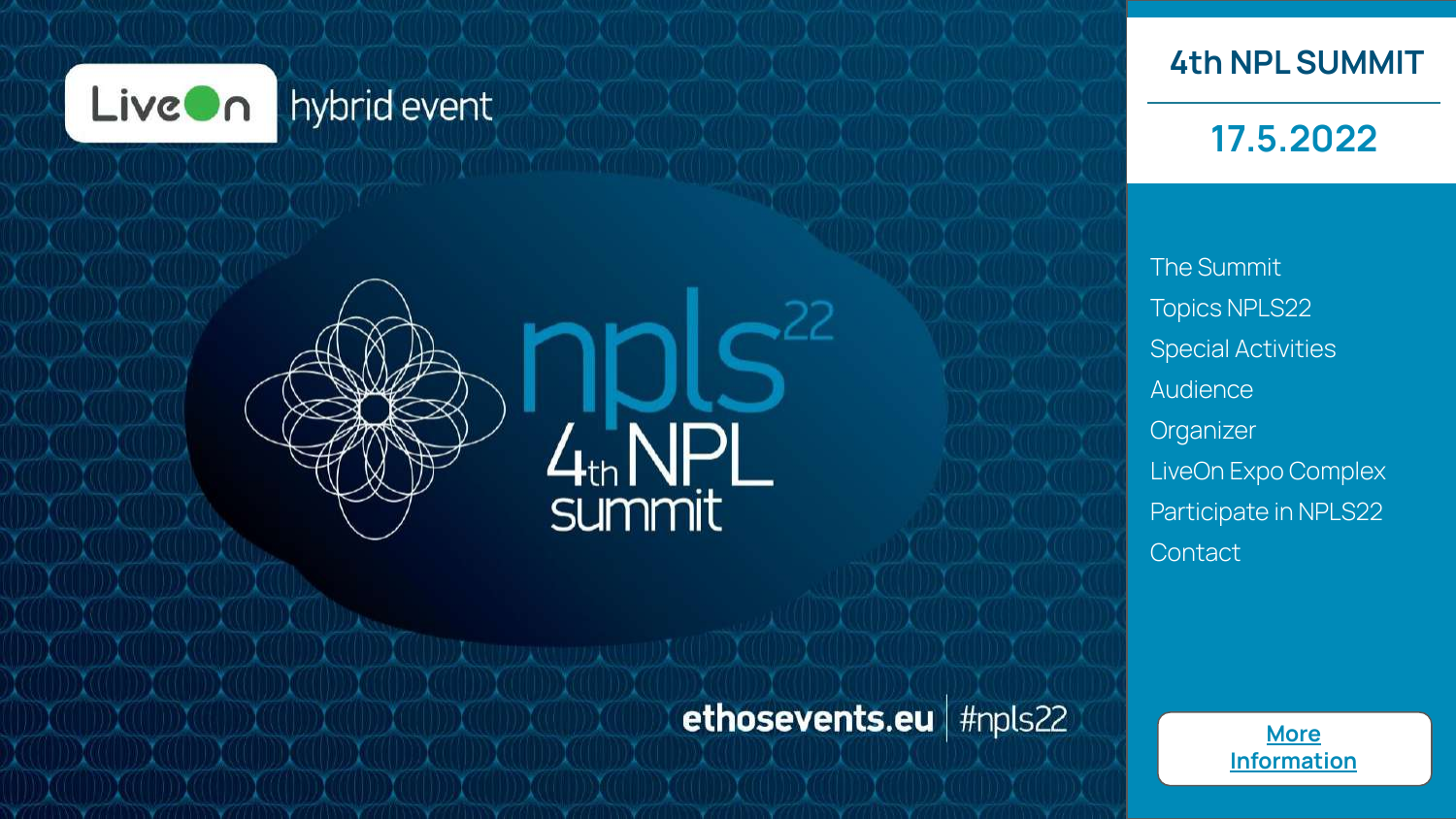### <span id="page-1-0"></span>**The 4th NPL Summit in brief**

**In the last year 2021 significant progress has been made in the Greek market,** as banks proceeded with a number of NPL securitizations. **The overall level of NPLs fell sharply** over 2021 to EUR 20,9 billion from EUR 60 billion a year earlier. As payment moratoria expire and state aid dries up, the **post Covid era** and the **Ukranian crisis** will likely contribute to the creation of a **new wave** of **non**-**performing loans**, as well as an increase in **unlikely**-**to**-**pay loans** (UTPs). With **NPL transaction volumes expected** to **increase** and **competition** set to intensify among major players, in this year's Summit we are focusing on the **challenges**  that lay **ahead**. It goes without saying that the **establishment** 

of a **robust secondary market** will **be** a **key development**  to watch and will be discussed during the Summit. At this long running and prestigious two-day event, the **4th NPL Summit** titled "**The Future of the Greek NPL Market",**  prepare to partake at **lively debates** on all the above issues, as well as all other aspects **which will shape,** as the title clearly declares, **the Future of the Greek NPL Market.**

**The 4th NPL Summit (#npls22) will be held as an hybrid event through LiveOn, the unique all-in-one platform for Digital Communication and Events, and LiveOn Expo Complex, its innovative 3D conferences and exhibitions center.**

**4th NPL SUMMIT**

**17.5.2022**

The Summit [Topics NPLS22](#page-2-0) [Special Activities](#page-3-0) **[Audience](#page-4-0) [Organizer](#page-5-0)** [LiveOn Expo Complex](#page-7-0) [Participate in NPLS22](#page-9-0) **[Contact](#page-10-0)** 

The **Summit** is organised by **ethosEVENTS,** with **NPLConfidential.com**, the only NPL-specialized english speaking portal in Greece, and **banks.com.gr**, the economic & business portal of ethosGROUP, as co-hosts.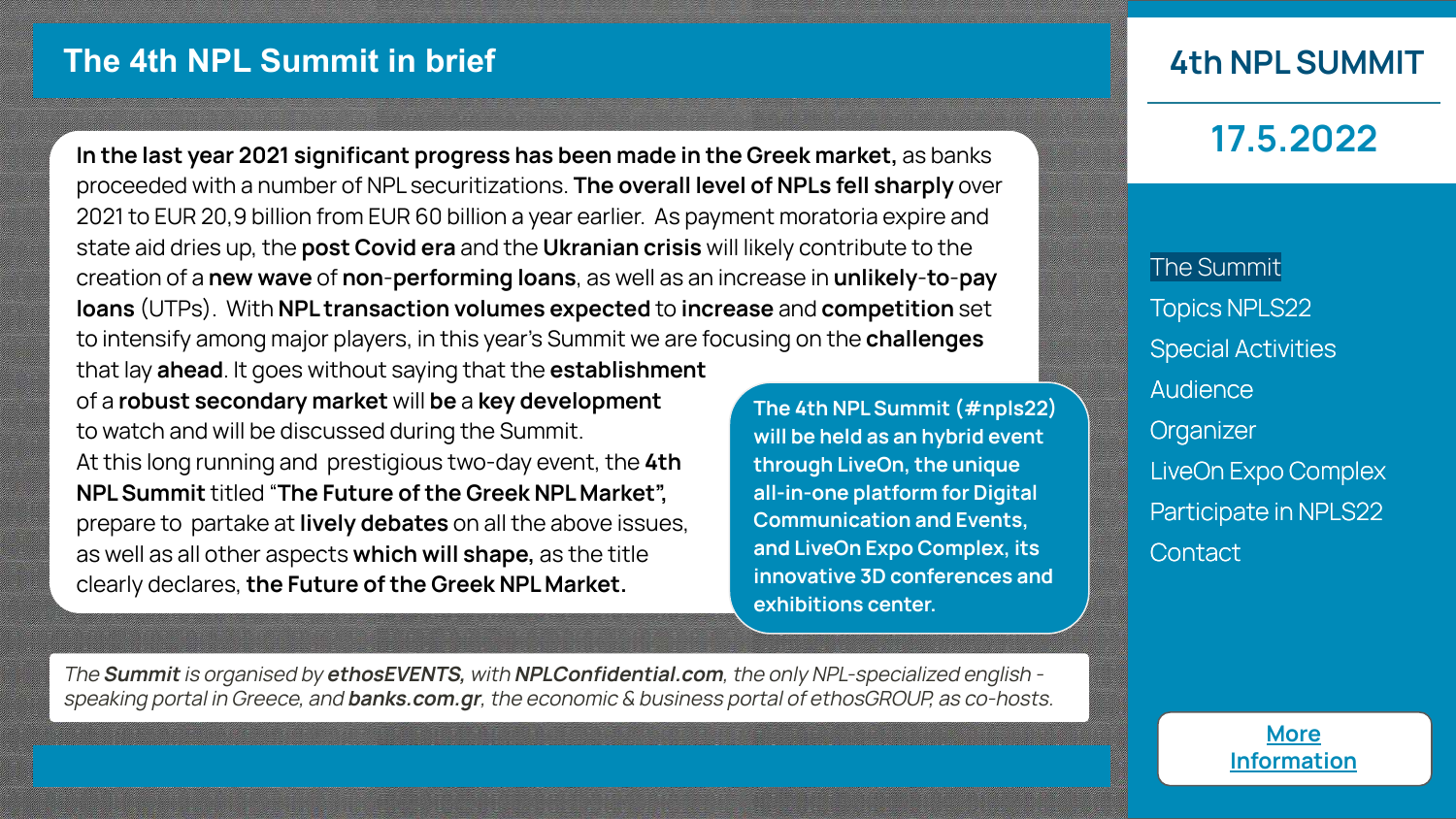### <span id="page-2-0"></span>**Overview of the 4th NPL Summit**

### **«The Future of the Greek NPL Market»**

**The 4th NPL Summit will include individual speeches and debates which will focus on the following areas of interest:** 

- **SESSION A:** Greek NPL Market: The servicers' perspective
- **SESSION B: Real Estate Opportunities**
- **SESSION C:** Investing in the Greek NPL Market. Securitization of NPLs

### **4th NPL SUMMIT**

**17.5.2022**

[The Summit](#page-1-0) Topics NPLS22 [Special Activities](#page-3-0) **[Audience](#page-4-0) [Organizer](#page-5-0)** [LiveOn Expo Complex](#page-7-0) [Participate in NPLS22](#page-9-0) **[Contact](#page-10-0)**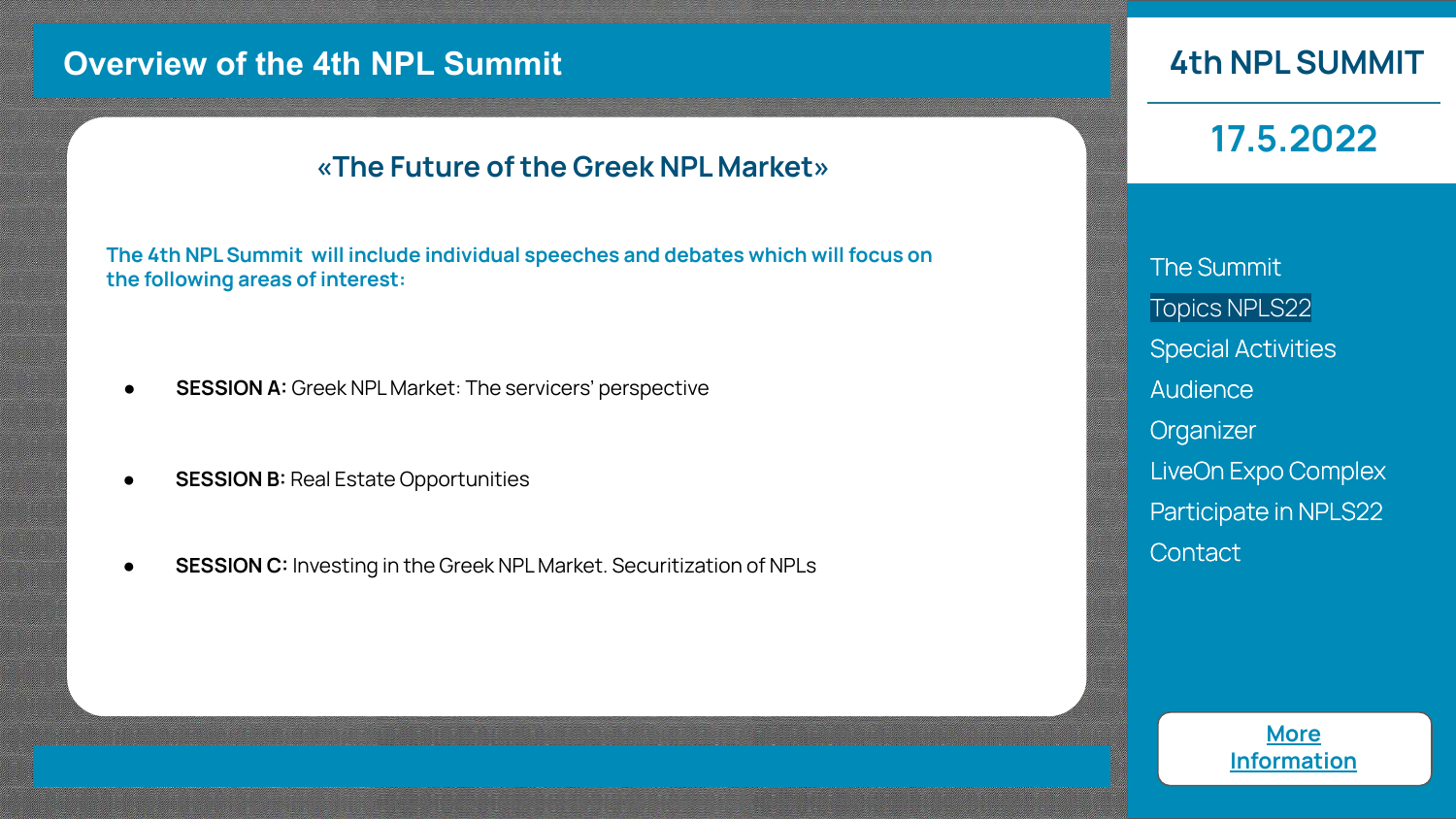### <span id="page-3-0"></span>**Special Activities**

### **Closed Lobbying Workshop**

**During the works of the 4th NPL Summit a Closed Lobbying Workshop will take place.** 



On **Tuesday**, **May 17**, 2022 **16:30 - 18:30**

(\*) A **prerequisite** for **physical presence** is complying with the applicable health protocols, as well as an **ID** document.

### **B2B meetings**

**Participants can request and participate in scheduled digital B2B meetings with corporate Sponsors representatives of a maximum of 25 minutes.** 



On **Wednesday**, **May 18**, 2022 **10:00 - 18:00**



**4th NPL SUMMIT**

**17.5.2022**

[The Summit](#page-1-0) [Topics NPLS22](#page-2-0) Special Activities **[Audience](#page-4-0) [Organizer](#page-5-0)** [LiveOn Expo Complex](#page-7-0) [Participate in NPLS22](#page-9-0) **[Contact](#page-10-0)** 

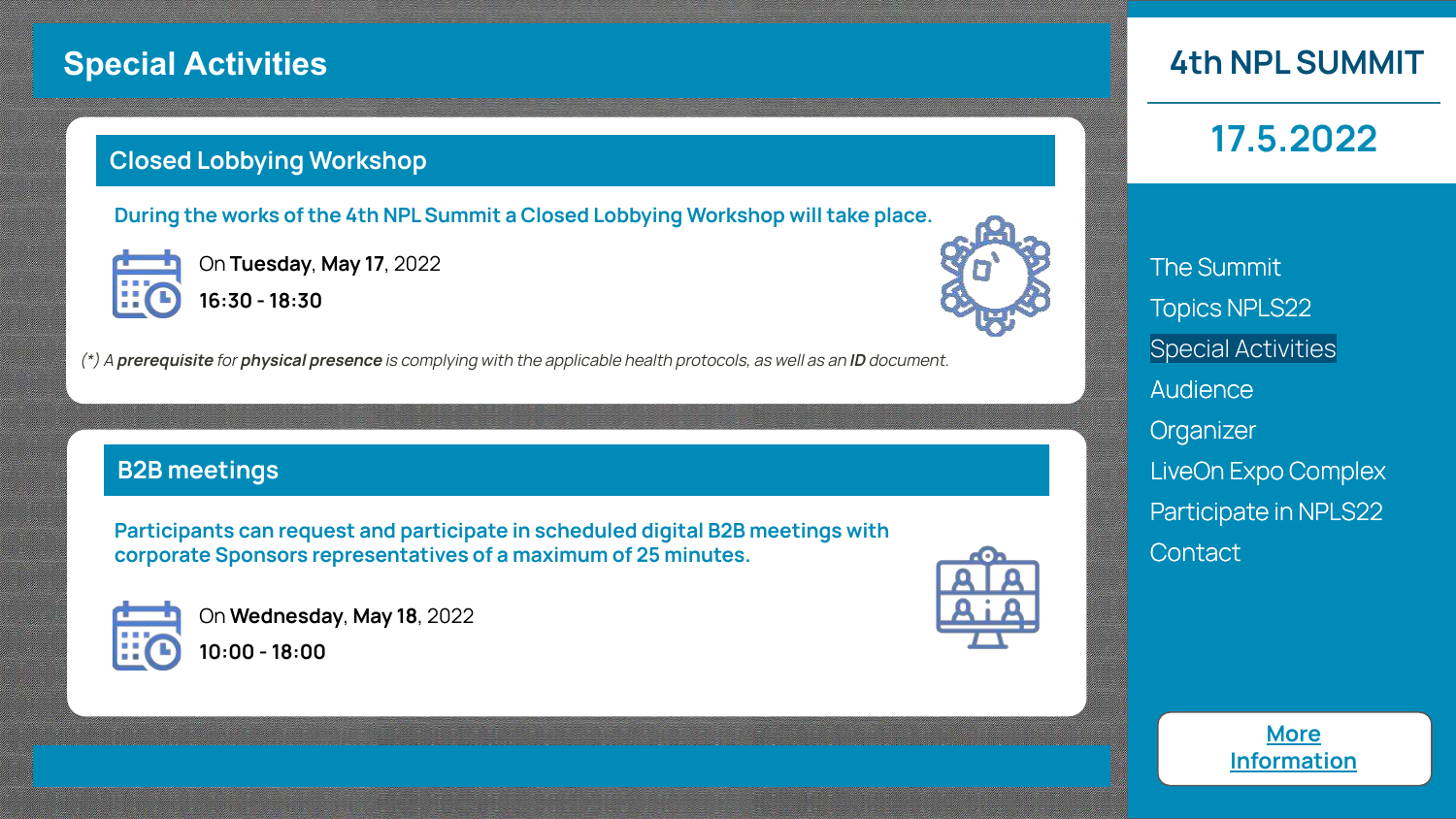### <span id="page-4-0"></span>**Participants in the 4th NPL Summit**

### **The Summit is mainly addressed to:**

- 1. High-ranking Executives, Chiefs, Senior Managers, Senior Executives of
	- Non-Performing Loans Portfolio
	- Credit Collection
	- Retail Banking
	- Loan Monitoring
	- Finance & Accounting
	- Secured and Unsecured assets
- 2. Private funds looking to invest in NPLs
- 3. Lawers
- 4. Servicers
- 5. Rating agencies
- 6. Regulators
- 7. Advisors

The 4th NPL Summit is also expected to be attended by **government policymakers**, **banks,funds, rating agencies and other key participants.** 



### **4th NPL SUMMIT**

**17.5.2022**

[The Summit](#page-1-0) [Topics NPLS22](#page-2-0) [Special Activities](#page-3-0) **Audience [Organizer](#page-5-0)** [LiveOn Expo Complex](#page-7-0) [Participate in NPLS22](#page-9-0) **[Contact](#page-10-0)** 

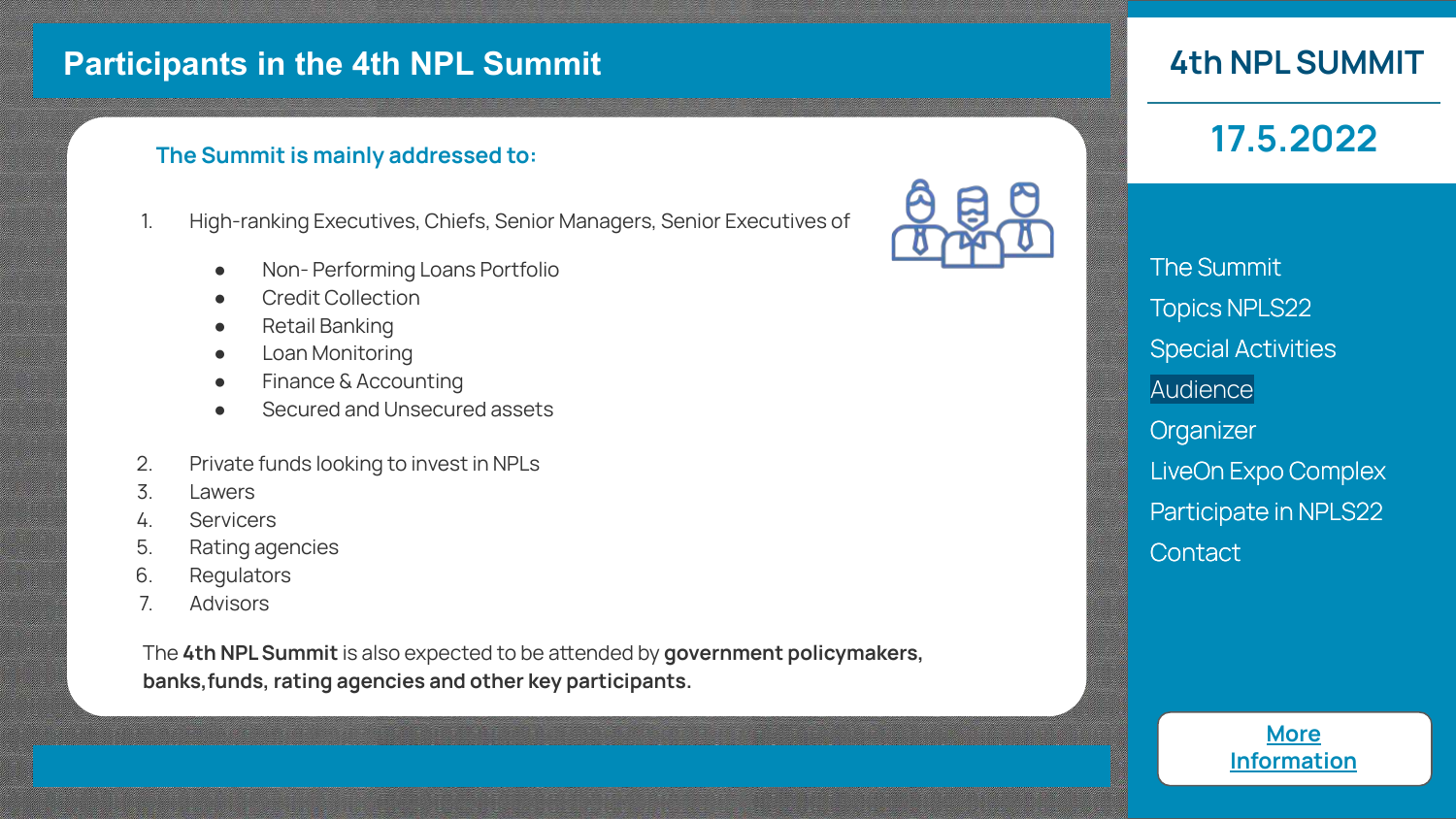### <span id="page-5-0"></span>**Our Communication Strategy**

**Through selected actions and communication techniques, the professionals will be informed on the organization of the 4th NPL SUmmit and how to participate in it.**



#### **Email Marketing Campaigns**

For professionals, entrepreneurs and market executives listed in our special database organized by category.



#### **Social Media Strategy**

Posts with organic and paid content on ethosGROUP's Facebook & LinkedIn pages.



#### **Media Relations**

Informative Press Releases published in general and special-interest print media and ethosGROUP's online media, as well as publications on portals and online media of selected partners (pan-Hellenic coverage).



#### **Direct Marketing**

VIP invitations are sent to selected market opinion-makers; viral marketing actions through speakers, sponsors and participants.

### **4th NPL SUMMIT**

**17.5.2022**

[The Summit](#page-1-0) [Topics NPLS22](#page-2-0) [Special Activities](#page-3-0) **[Audience](#page-4-0) Organizer** [LiveOn Expo Complex](#page-7-0) [Participate in NPLS22](#page-9-0) **[Contact](#page-10-0)** 

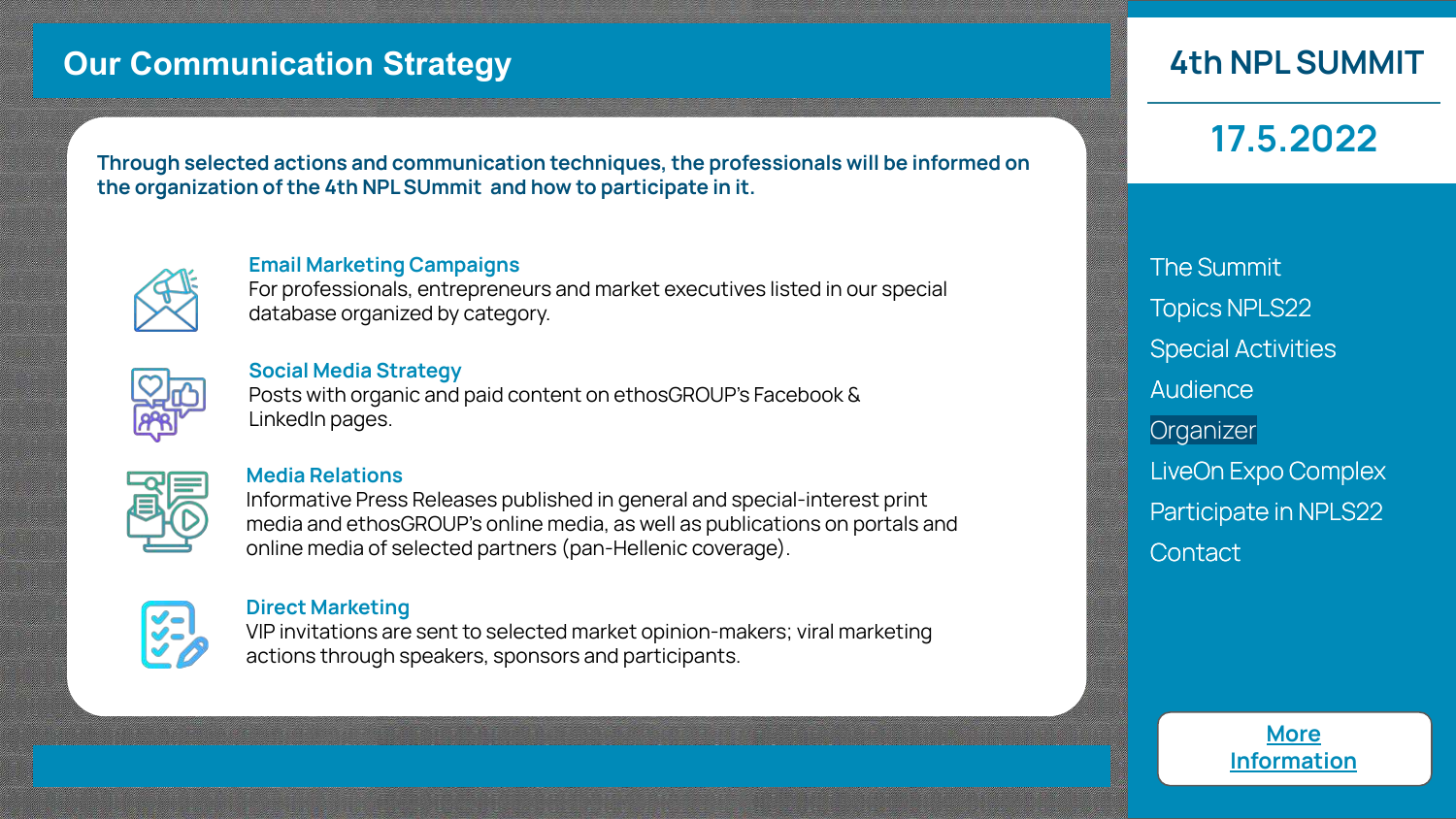### **9th Digital Banking Forum - Organisation**

### **4th NPL SUMMIT**



**ethosEVENTS,**  member of **ethosGROUP**

- Its mission is to design and organize **Digital and Hybrid business events**  (conferences, forums, awards), utilizing its extensive know-how and LiveOn, the innovative platform for Digital Communication and Events.
- It is well established in the Greek market. with **presence in key sectors** of the economy: finance, insurance, healthcare, pharmaceuticals, exports, technology, hospitality, coffee, food and beverages.
- Its events are addressed to the entire business community and its executives, offering targeted opportunities for information, communication, promotion and networking, **in Greece and globally**.

**B banks.com.gr** 

- **NPLConfidential.com & banks.com.gr** publications of **ethosMEDIA**
- With a successful **presence** of **34 years** in the **publishing sector**, **ethosMEDIA** member of **ethosGROUP** is the **editor** and **publisher** of a **wide range** of thematic **print media** and **electronic portals.**
- $\bullet$  Our media offer **specialized** and **in-depth information in real time**, keeping their **readers posted** on **new business opportunities** and new business **trends.**
- **Nplconfidential.com** portal **presents exclusive subscription content** in english language. The content is **targeted to the NPLs and NPEs in Greek market.** The **economic** and **business portal banks.com.gr**, presents the "**intelligence**" of the new era regarding **business activities** and **innovation**.

**17.5.2022**

[The Summit](#page-1-0) [Topics NPLS22](#page-2-0) [Special Activities](#page-3-0) **[Audience](#page-4-0) [Organizer](#page-5-0)** [LiveOn Expo Complex](#page-7-0) [Participate in NPLS22](#page-9-0) **[Contact](#page-10-0)**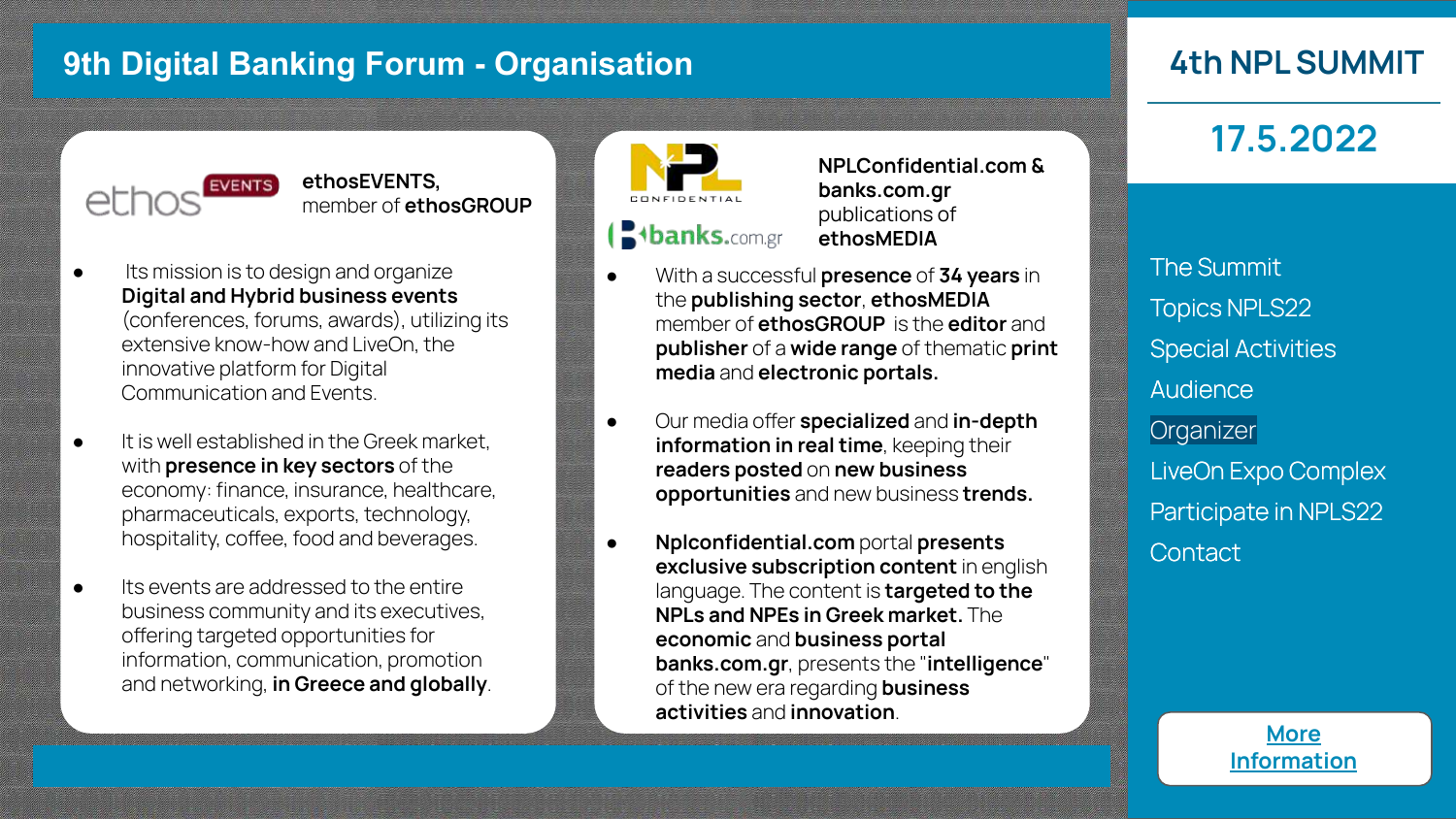### <span id="page-7-0"></span>**LiveOn Expo Complex**



### **4th NPL SUMMIT**

**17.5.2022**

This year's event will be held **digitally** through **LiveOn Expo Complex,** the **innovative 3D Exhibition & Conference Center** of **LiveOn, an integrated digital Platform for business communication & events.** 

**LiveOn** is a **fully functional business tool** that **supports companies** in achieving their **business development goals**. At the same time, **LiveOn's technology** leads the **digital transformation** of B2B & B2C companies, with **advanced communication** and data analysis tools in a 3D environment, designed to reflect the corporate image and presence in the real world.

**LiveOn'**s **technological** and **business ecosystem** enables event and exhibition organizers to **design** and execute **physical events in digital or hybrid form. Smart zooming** gives the possibility to visitors to plan their own **personalized exhibition tour**. **Online exposition catalogue, multiple networking** and **promotion opportunities**, are just a few of the **digital innovations.**



**[Explore the various](https://vimeo.com/555626356) viewing options offered**  $\sqrt{ }$ **[by LiveOn Expo Complex.](https://ethos-group.eu/wp-content/uploads/2021/10/Sponsors_Branding_Guide_3D_210929.pdf)**

[Topics NPLS22](#page-2-0) [Special Activities](#page-3-0) **[Audience](#page-4-0) [Organizer](#page-5-0)** LiveOn Expo Complex [Participate in NPLS22](#page-9-0) **[Contact](#page-10-0)** 

[The Summit](#page-1-0)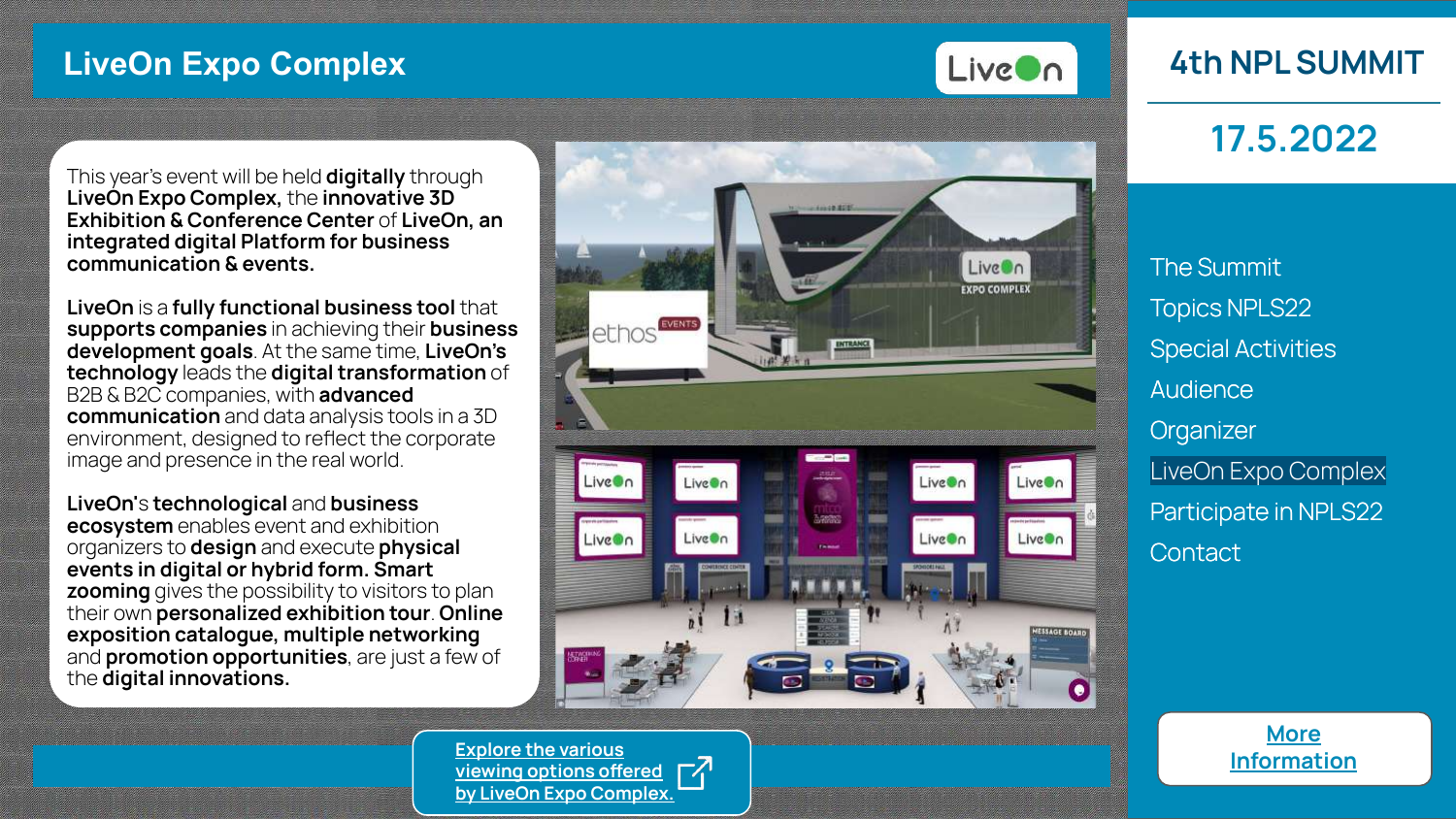### **Navigating in LiveOn Expo Complex**



### **4th NPL SUMMIT**

**17.5.2022**

The tour begins at **the exterior area of the Complex** (Home). Here you will find the **entrances** to the exposition as well as **signs pertinent to the event and sponsors**. The main area of LiveOn Expo Complex is the **Lobby, the interior space** you find yourself right after your entrance. From this point you may access all other areas that you wish to visit during the event:



#### **Reception Desk**:

here you will find information on the event, register and communicate with representatives of the organizer by text message or video call



#### **Sponsors/Exhibitors Hall**:

here you will find the exposition halls of the Complex, where you will be able to visit the Sponsors'/Exhibitors' e-stands, leave your contact details, collect informative material and communicate with Sponsors'/Exhibitors' executives by video call and chat



#### **Conference Center**:

here you will get information on the program and speakers of the conferences, set up your own agenda and attend live any presentation you are interested in







**B2B Area**:

here you will meet other participants online, network with them, exchange contact details and communicate by video call and chat.

#### **PRESS Center**:

here you will get information on the event's communication sponsors and read press releases and other informative material provided by the organizer

#### **Organizer Office:**

here you will find information on the organizer and its activities and communicate with its representatives by chat or video call

#### **VIP Lounge**:

in the specially designed hall of this area you will be able to organize or take part in B2B and closed meetings with selected exhibitors or visitors

# [The Summit](#page-1-0) [Topics NPLS22](#page-2-0) [Special Activities](#page-3-0) **[Audience](#page-4-0) [Organizer](#page-5-0)**

[LiveOn Expo Complex](#page-7-0) [Participate in NPLS22](#page-9-0) **[Contact](#page-10-0)** 



**[Find out more](https://liveon.tech/)**



吖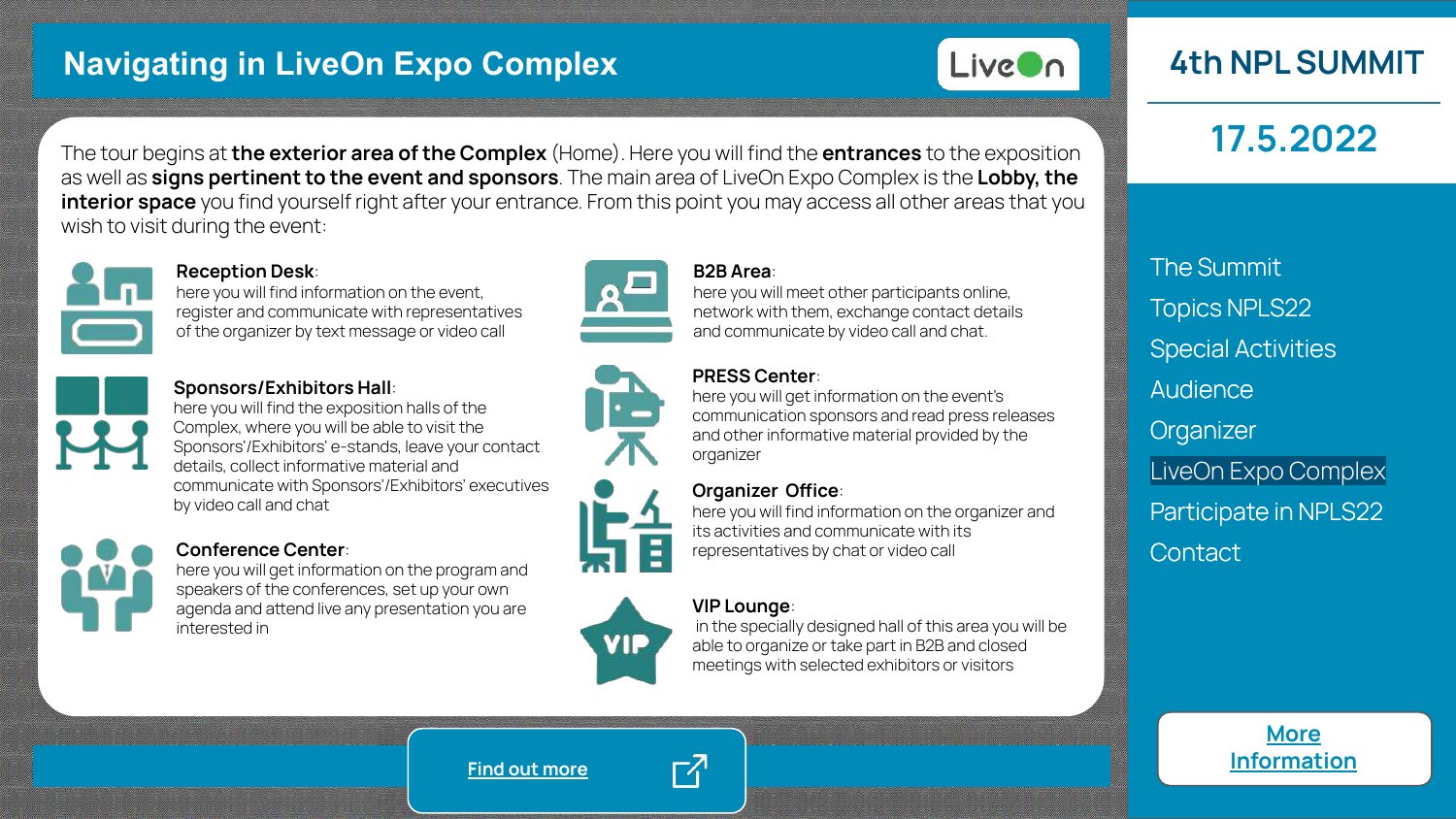### <span id="page-9-0"></span>**Why participate in the 4th NPL Summit**

#### **The 4th NPL Summit provides important opportunities, targeted information and** professional networking to the attending audience

- The **4th NPL Summit** gives the great **opportunity** to **spot** the **significant progress** that has been made in the **Greek NPL** market.
- A **unique opportunity** to unravel how are **Servicers** planning to **meet** their **clients' demands** and how will they **comply** with the **new regulations**.
- Grab the **opportunity** to **Interact** with Industry **executives** during the **debates**, **networking breaks** and **panel discussions.**
- **Prominent institutional individuals** from Greece and abroad will participate in the discussions, ensuring you with **quality** and **up-to-date** information on new trends that are taking shape in the specific market.
	- The **summit** will be **attended** by a number of **executives** and **market professionals** as well as high-ranking officials, government policymakers, **guests** and **representatives** of institutions, an element that - in combination with the **advanced technological capabilities** of **LiveOn** - provides significant **opportunities for effective professional networking..**

### **4th NPL SUMMIT**

**17.5.2022**

[The Summit](#page-1-0) [Topics NPLS22](#page-2-0) [Special Activities](#page-3-0) **[Audience](#page-4-0) [Organizer](#page-5-0)** [LiveOn Expo Complex](#page-7-0) Participate in NPLS22 **[Contact](#page-10-0)** 

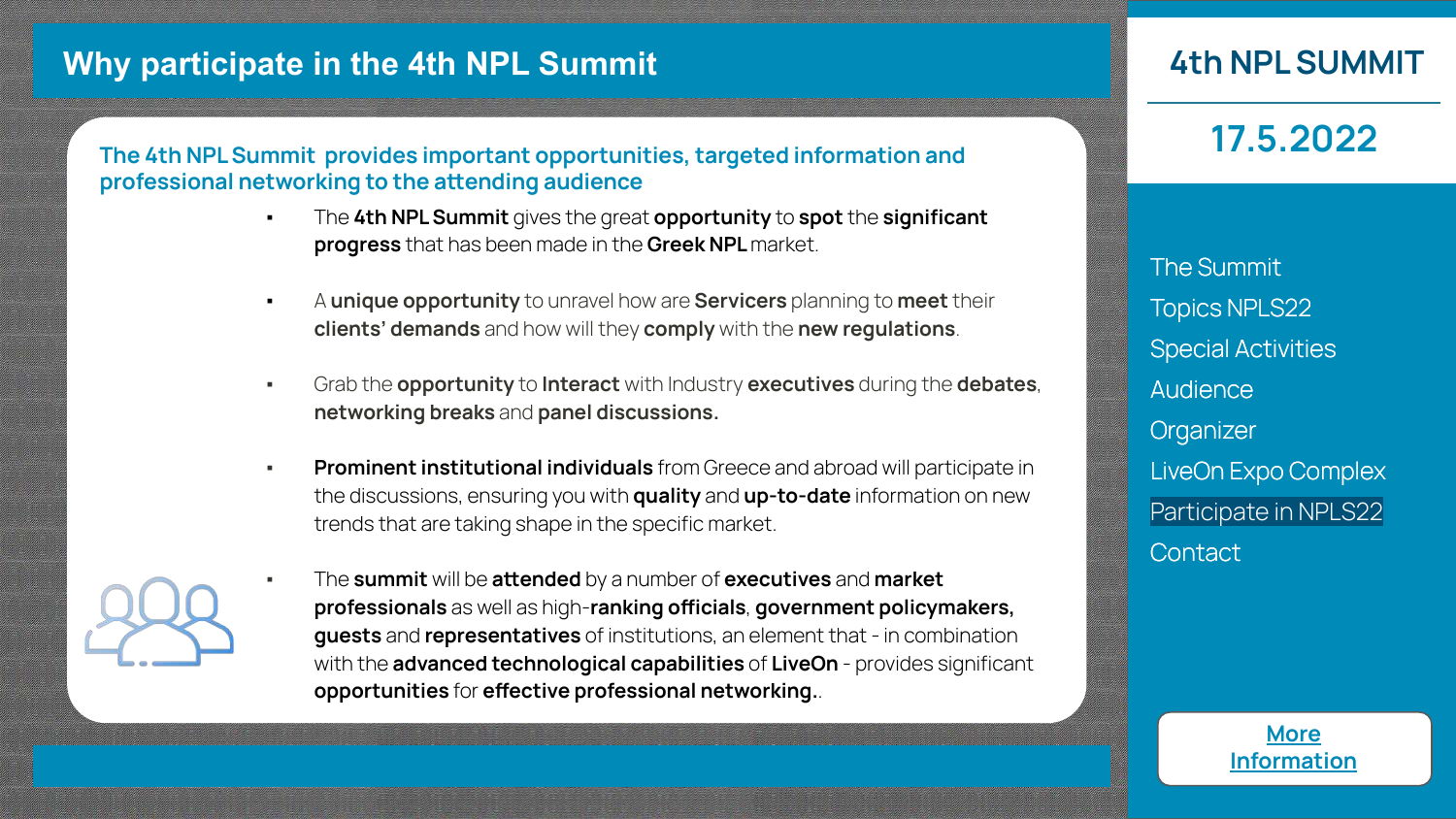### <span id="page-10-0"></span>**Contact ethosEVENTS**

**For information on sponsorship programs Κonstantinos Ouzounis, CEO, ethosGROUP** Tel.: +30 210 998 4864, E-mail: ouzounis.k@ethosmedia.eu **Ranto Manologlou, Key Account Manager,** Tel: +30 210 998 4863, E-mail: manologlou.r@ethosmedia.eu **Vasilis Papadopoulos, Key Account Manager,**  Tel: +30 210 998 4904, E-mail: papadopoulos.v@ethosmedia.eu **Voula Vasilikou, Key Account Executive,**  Tel: +30 210 998 4908, E-mail: vassilikou.p@ethosmedia.eu

#### **Event Coordinator & Registrations Support**

**Konstantinos Salvarlis, Events Director** Tel.: +30 210 998 4909, E-mail: salvarlis.k@ethosmedia.eu **Aris Lavdis, Events Manager**

Tel.: +30 210 998 4814, E-mail:lavdis.a@ethosmedia.eu

#### **Program Manager**

**Christos Konstas, Journalist, Head of Content, ethosMEDIA** Tel: +30 210 998 4812, E-mail: konstaschris@yahoo.com

**For information on the program Mariana Vazaiou, Events Programme Manager,** Tel:+30 210 998 4932, E-mail: vazaiou.m@ethosmedia.eu **Markella Farkona, Events Programme Executive,** Tel:+30 210 998 4865,

E-mail: farkona.m@ethosmedia.eu

#### **Marketing & Communications**

**Yannis P. Triantafyllou, Director of Marketing & Board Advisor,**  Tel: +30 210 998 4810,

#### E-mail: triantafyllou.y@ethosmedia.eu

**Andreas Baltas, Group Digital Marketing Executive** Tel.: +30 210 998 4906, E-mail: baltas.a@ethosmedia.eu **Chris Moschovos, Product Marketing Executive,** Tel: +30 210 998 4817, E-mail: moschovos.c@ethosmedia.eu

### **4th NPL SUMMIT**

### **17.5.2022**

[The Summit](#page-1-0) [Topics NPLS22](#page-2-0) [Special Activities](#page-3-0) **[Audience](#page-4-0) [Organizer](#page-5-0)** [LiveOn Expo Complex](#page-7-0) [Participate in NPLS22](#page-9-0) **Contact**